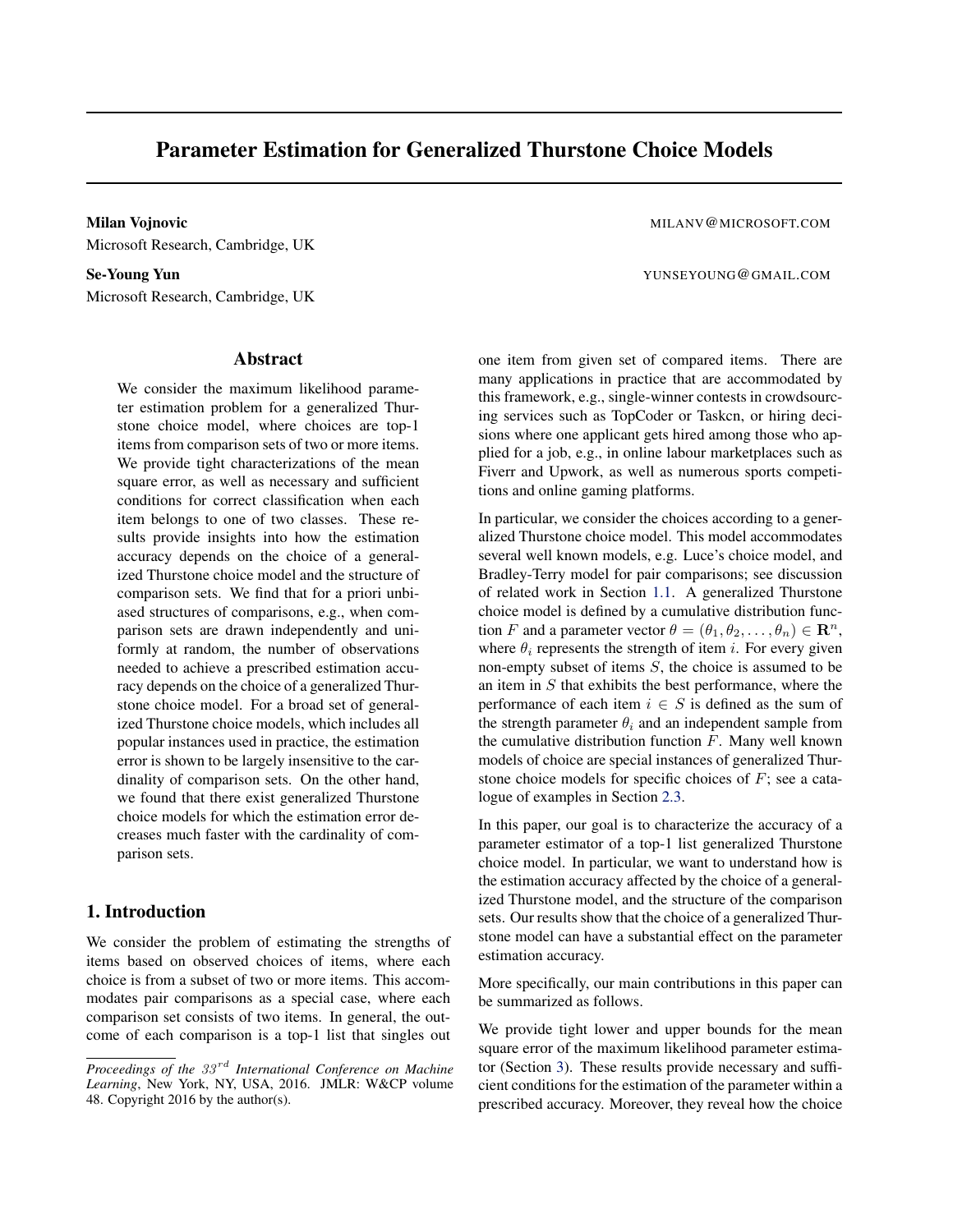<span id="page-1-0"></span>of a generalized Thurstone choice model and the structure of comparison sets affect the estimation accuracy. In particular, we find that a key parameter is an eigenvalue gap of a pair-weight matrix. This pair-weight matrix is defined such that each element of this matrix that corresponds to a pair of items is equal to a weighted sum of the number of co-participations of the given pair of items in comparison sets of different cardinalities. The weight associated with a comparison set is a decreasing function of the cardinality of the comparison set, which depends on the choice of the generalized Thurstone choice model.

As a corollary, we derive tight characterizations of the mean square error for the case when all comparison sets are of equal cardinalities and the comparison sets are unbiased, e.g., each comparison set is sampled independently, uniformly at random without replacement from the set of all items. Such comparison sets are in spirit of tournament schedules like round-robin schedules that are common in various sports competitions. We also consider the parameter estimation problem for a generalized Thurstone choice model where each item is either of a high or a low class (Section [4\)](#page-5-0). We establish necessary and sufficient conditions for correct classification of all items, when comparison sets have equal cardinalities and are drawn independently, uniformly at random without replacement from the set of all items. These conditions are shown to match those derived from the bounds for the mean square error up to constant factors.

These results provide a clear picture about the effect of a choice of a generalized Thurstone choice model and the cardinality of comparison sets. Perhaps surprisingly, we find that for a large set of special instances of generalized Thurstone choice models, which includes all popular cases used in practice, the mean square error decreases with the cardinality of comparison sets, but rather weakly. In particular, the mean square error is shown to be largely insensitive to the cardinality of comparison sets of three or more items. On the other hand, we exhibit instances of generalized Thurstone choice models for which the mean square error decreases much faster with the cardinality of comparison sets; in particular, decreasing inversely proportionally to the square of the cardinality (Section [5\)](#page-6-0).

#### 1.1. Related Work

The original Thurstone choice model was proposed by [\(Thurstone,](#page-8-0) [1927\)](#page-8-0) as a model of comparative judgement for pair comparisons. The key property of this model is that each item is assumed to be associated with a performance random variable defined as the sum of a strength parameter and a noise random variable. Specifically, in the original Thurstone model, the noise is assumed to be a Gaussian random variable. This amounts to the winning

probability of one item against another item in a pair comparison that is a cumulative Gaussian distribution function of the difference of their corresponding strength parameters. Similar model but with winning probabilities according to a logistic cumulative distribution function was originally studied by [\(Zermelo,](#page-8-0) [1929\)](#page-8-0), and following the work by [\(Bradley & Terry,](#page-7-0) [1952;](#page-7-0) [1954\)](#page-7-0) is often referred to as the Bradley-Terry model. A generalization of this model to comparisons of two or more items was studied by [\(Luce,](#page-8-0) [1959\)](#page-8-0) and is referred to as the Luce's choice model [\(Luce,](#page-8-0) [1959\)](#page-8-0). Other models of choice have also been studied, e.g., Dawkins' choice model [\(Dawkins,](#page-7-0) [1969\)](#page-7-0). Relationships between the Luce's choice model and generalized Thurstone choice models were studied in [\(Yellott,](#page-8-0) [1977\)](#page-8-0). Some of these models underlie the design of popular rating systems, e.g., Elo rating system [\(Elo,](#page-7-0) [1978\)](#page-7-0) that was originally designed and has been used for rating skills of chess players but also for various other sport competitions, and TrueSkill [\(Graepel et al.,](#page-7-0) [2006\)](#page-7-0) that is used by a popular online gaming platform. All these models are instances of a generalized Thurstone model, and are special instances of generalized linear models, see, e.g., [\(Nelder & Wedder](#page-8-0)[burn,](#page-8-0) [1972\)](#page-8-0), [\(McCullagh & Nelder,](#page-8-0) [1989\)](#page-8-0), and Chapter 9 in [\(Murphy,](#page-8-0) [2012\)](#page-8-0). See Chapter 9 (Vojnović, [2016\)](#page-8-0) for an exposition to the principles of rating systems.

Several studies argued that different models of pair comparisons yield empirically equivalent performance, e.g. [\(Stern,](#page-8-0) [1992\)](#page-8-0), suggesting that the choice of a generalized Thurstone model does not matter much in practice. Our results show that there can be a significant fundamental difference between generalized Thurstone choice models with respect to the parameter estimation accuracy.

More recent work has focused on characterizing the parameter estimation error and deriving efficient computational methods for parameter estimation for different models of pair comparisons, e.g., [\(Negahban et al.,](#page-8-0) [2012\)](#page-8-0) and [\(Rajku](#page-8-0)[mar & Agarwal,](#page-8-0) [2014\)](#page-8-0) for pair comparisons according to Bradley-Terry model, and [\(Hajek et al.,](#page-7-0) [2014\)](#page-7-0) for full ranking outcomes according to a generalized Thurstone model with double-exponential distribution of noise. Our work is different in that we consider top-1 list models and the parameter estimation error for generalized Thurstone choice models that allow for comparisons of two or more items and different distributions of individual performances.

## 2. Problem Formulation and Notation

#### 2.1. Basic Definitions

We consider a rank aggregation problem with top-1 list model. We denote with  $N = \{1, 2, \ldots, n\}$  the set of all items. The input data consists of a sequence of  $m \geq 1$  observations  $(S_1, y_1), (S_2, y_2), ..., (S_m, y_m)$ , where for each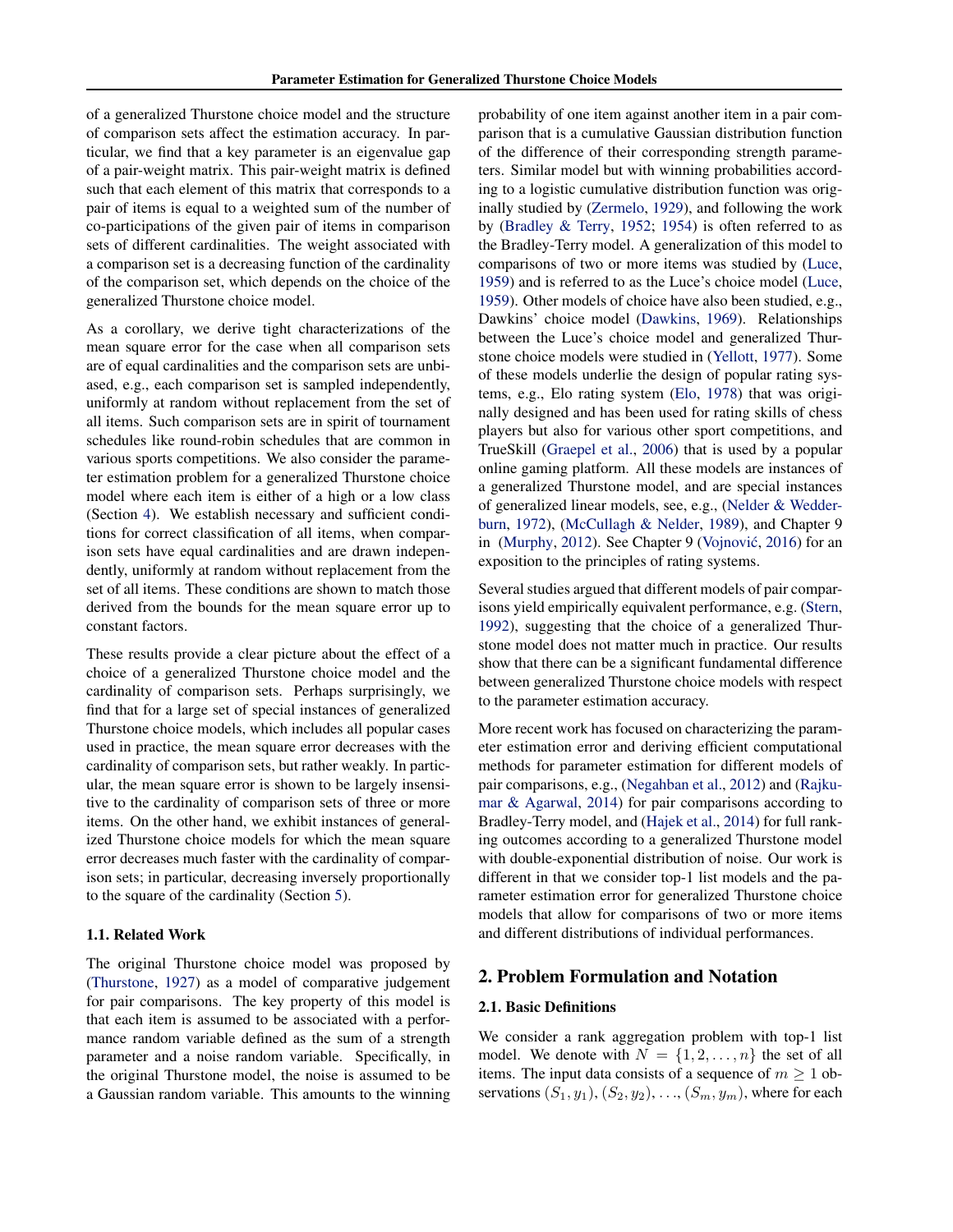<span id="page-2-0"></span>observation  $t, S_t \subseteq N$  is a subset of items, and  $y_t$  is the single item observed to be chosen from  $S_t$ ; we refer to  $S_t$  as a *comparison set* and to *y<sup>t</sup>* as a *choice*.

For every  $S \subseteq N$  and  $i \in S$ , we denote with  $w_{i,S}$  the number of observations such that the comparison set is *S* and the chosen item is *i*. In particular, for pair comparisons, we denote with  $w_{i,j}$  the number of observations such that the comparison set is  $\{i, j\}$  and the chosen item is *i*.

#### 2.2. Generalized Thurstone Choice Model

A generalized Thurstone choice model, denoted as  $\mathcal{T}_F$ , is defined by a parameter vector  $\theta = (\theta_1, \theta_2, \dots, \theta_n)$  that takes value in a parameter set  $\Theta_n \subseteq \mathbb{R}^n$ , and a cumulative distribution function  $F$  of a random variable that takes value in **R**. Here  $\theta_i$  represents the strength of item  $i \in N$ . We denote with *f* the density function of the cumulative distribution function *F*.

According to  $\mathcal{T}_F$ , the observations are such that for each observation, conditional on that the comparison set of this observation is *S*, the choice is item  $i \in S$  with probability

$$
p_{i,S}(\theta) = p_{|S|}(\theta_i - \theta_{S \setminus \{i\}})
$$
 (1)

where

$$
p_k(\mathbf{x}) = \int_{\mathbf{R}} f(z) \prod_{l=1}^{k-1} F(x_l + z) dz, \text{ for } \mathbf{x} \in \mathbf{R}^{k-1}.
$$
 (2)

Hereinafter,  $\theta_A$  denotes the vector  $\theta_A = (\theta_i, i \in A)$  for a non-empty set  $A \subseteq N$ , and, for brevity, with a slight abuse of notation,  $a - \theta_A$  denotes the vector  $(a - \theta_i, i \in A)$ , for  $a \in \mathbf{R}$ .

A generalized Thurstone model of choice  $\mathcal{T}_F$  follows from the following probabilistic generative model. For every observation with comparison set *S*, each item in this set is associated with independent random variables  $(X_i, i \in$ *S*) that represent individual performances of these items, where each  $X_i$  is a sum of  $\theta_i$  and a noise random variable  $\varepsilon_i$  with cumulative distribution function *F*. The choice  $i \in S$  is the item that exhibits the largest performance, i.e.  $p_{i,S}(\theta) = \mathbf{P}[X_i \geq \max_{j \in S} X_j]$ , which corresponds to the asserted expression in (1).

Note that the probability distribution of choice depends only on the differences between the strength parameters. Hence, the probability distribution of choice for a parameter vector  $\theta$  is equal to that under the parameter vector  $\theta + c \cdot 1$ , for any constant *c*, where 1 is the all-one vector. To allow for identifiability of the parameter vector, we admit the assumption that  $\theta$  is such that  $\sum_{i=1}^{n} \theta_i = 0$ .

#### 2.3. Special Generalized Thurstone Choice Models

Several special generalized Thurstone models of choice are given as follows.

- (i) Gaussian noise with variance  $\sigma^2$ :  $f(x)$  =  $\exp(-x^2/(2\sigma^2))/(\sqrt{2\pi}\sigma).$
- (ii) Double-exponential distribution of noise with parameter  $\beta > 0$ :  $F(x) = \exp(-\exp(-(x + \beta \gamma)/\beta)),$ where  $\gamma$  is the Euler-Mascheroni constant, which has variance  $\sigma^2 = \pi^2 \beta^2 / 6$ .
- (iii) Laplace distribution of noise with parameter  $\beta$ :  $F(x) = \frac{1}{2}e^{\frac{x}{\beta}}$ , for  $x < 0$ , and  $F(x) = 1 - \frac{1}{2}e^{-\frac{x}{\beta}}$ , for  $x \ge 0$ , which has variance  $\sigma^2 = 2\beta^2$ .
- (iv) Uniform distribution of noise on  $[-a, a]$ :  $f(x) =$  $1/(2a)$ , for  $x \in [-a, a]$ , which has variance  $\sigma^2 =$ *a*2*/*3.

For the special case of a generalized Thurstone model *T<sup>F</sup>* with a double-exponential distribution of noise and a comparison set of cardinality *k*, we have

$$
p_k(\mathbf{x}) = \frac{1}{1 + \sum_{i=1}^{k-1} e^{-x_i/\beta}}, \text{ for } \mathbf{x} \in \mathbf{R}^{k-1}.
$$

Hence, for a comparison set  $S \subseteq N$ ,

$$
p_{|S|}(\theta_i - \theta_{S \setminus \{i\}}) = \frac{e^{\theta_i/\beta}}{\sum_{l \in S} e^{\theta_l/\beta}}, \text{ for } i \in S,
$$

which corresponds to the well-known Luce's choice model.

In particular, for pair comparisons, we have the following two well known cases: (i) for the Gaussian distribution of noise, we have  $p_2(x) = \Phi(x/(\sqrt{2}\sigma))$  where  $\Phi$  is the cumulative distribution function of a standard normal random variable, and (ii) for the double-exponential distribution of noise, we have  $p_2(x)=1/(1 + e^{-x/\beta})$ , which is a special case of the Luce's choice model and is commonly referred as the Bradley-Terry model.

#### 2.4. Maximum Likelihood Estimation

For given input observations, the log-likelihood function, up to an additive constant, is equal to

$$
\ell(\theta) = \sum_{S \subseteq N} \sum_{i \in S} w_{i,S} \log(p_{|S|}(\theta_i - \theta_{S \setminus \{i\}})).
$$
 (3)

The maximum likelihood estimator of the parameter vector  $\theta$  is defined as a parameter vector  $\hat{\theta}$  that maximizes the loglikelihood function over the set of parameters  $\Theta_n$ , i.e.  $\hat{\theta} =$  $argmax_{\theta \in \Theta_n} \ell(\theta)$ . In particular, for pair comparisons, we can write the log-likelihood function as follows:

$$
\ell(\theta) = \sum_{i=1}^{n} \sum_{j=1}^{n} w_{i,j} \log (p_2(\theta_i - \theta_j)).
$$
 (4)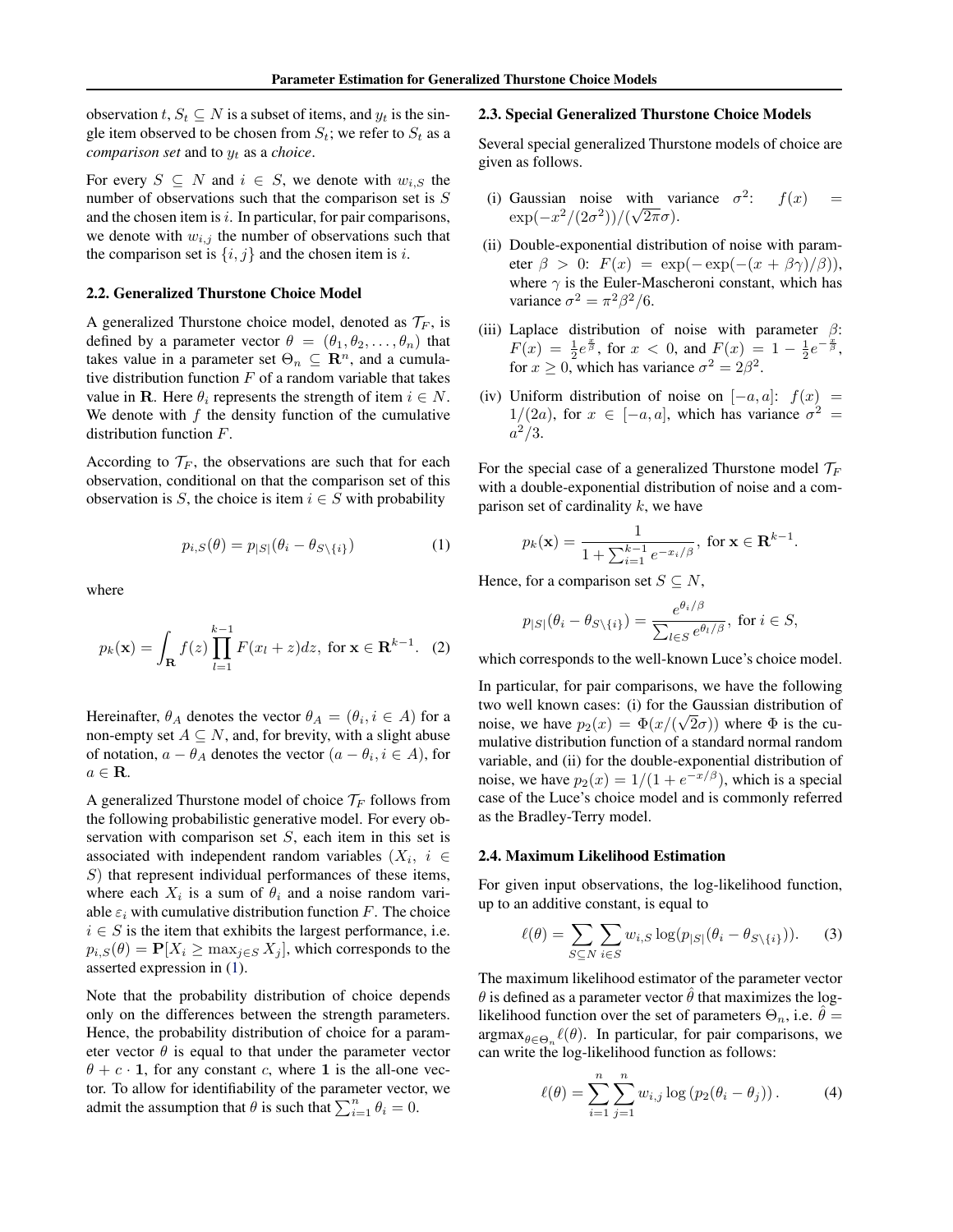#### <span id="page-3-0"></span>2.5. Some Key Definitions

We shall see that for the maximum likelihood parameter estimation problem, a special type of a matrix plays an important role. For every pair of items *{i, j}* and a positive integer *k*, let  $m_{i,j}(k)$  denote the number of observed comparison sets of cardinality *k* each containing the pair of items  $\{i, j\}$ . Let  $w : \{1, 2, \ldots, m\} \to \mathbf{R}_+$  be a decreasing function, we refer to as a *weight function*, which is given. We define the *pair-weight matrix*  $\mathbf{M} = [m_{i,j}] \in \mathbf{R}_{+}^{n \times n}$  as follows:

$$
m_{i,j} = \begin{cases} \frac{n}{m} \sum_{k \ge 2} w(k) m_{i,j}(k), & \text{if } i \ne j \\ 0, & \text{if } i = j. \end{cases}
$$
 (5)

Note that if all comparison sets are of cardinality *k*, then each non-diagonal element  $(i, j)$  of the pair-weight matrix is equal to, up to a multiplicative factor, the number of observed comparison sets that contain the pair of items *{i, j}*. For pair comparisons, this corresponds to the number of pair comparisons. The normalization factor *n/m* corresponds to a normalization with the mean number of comparison sets per item.

We say that a set of comparison sets is *unbiased*, if for each positive integer *k* and pair of items  $\{i, j\}$ , there is a common number of comparison sets of cardinality *k* that contain the pair of items *{i, j}*. An example of unbiased comparison sets is a fixture of games in some popular sport competitions that consists of games between pairs of teams such that each team plays against each other team equal number of times; e.g., fixtures of games in national football leagues like the one in Section [M](#page-0-0) of the supplementary material.

Let  $\mu(k)$  be the fraction of comparison sets of cardinality *k*. Then, for any unbiased set of comparison sets, for every positive integer *k* and pair of items *{i, j}*, it must hold

$$
m_{i,j}(k) = \frac{\binom{n-2}{k-2}}{\binom{n}{k}} \mu(k)m = \frac{k(k-1)}{n(n-1)} \mu(k)m.
$$

Hence, for every pair of items  $\{i, j\}$ , it holds that

$$
m_{i,j} = \frac{1}{n-1} \sum_{k \ge 2} w(k)k(k-1)\mu(k).
$$
 (6)

We shall use the notation  $\overline{M}$  to denote the expected value of a pair-weight matrix M, where the expectation is with respect to the distribution over the set of comparison sets. We say that comparison sets are *a priori unbiased* if M is an unbiased matrix. For example, sampling each comparison set independently by uniform random sampling without replacement from the set of all items results in an a priori unbiased set of comparison sets. Note that any unbiased set of comparison sets is a priori unbiased.

We shall show that for the parameter estimation accuracy, the following parameters play an important role:

$$
\gamma_{F,k} = \frac{1}{k^3(k-1)(\partial p_k(\mathbf{0})/\partial x_1)^2} \tag{7}
$$

where

$$
\frac{\partial p_k(\mathbf{0})}{\partial x_1} = \int_{\mathbf{R}} f(x)^2 F(x)^{k-2} dx.
$$
 (8)

We shall see that the algebraic connectivity of pair-weight matrices is a key factor that determines the estimation accuracy, for a suitable choice of the weight function that depends on the generalized Thurstone choice model  $\mathcal{T}_F$ . In particular, we shall see that the weight function should be set as defined by

$$
w(k) = \left(k \frac{\partial p_k(\mathbf{0})}{\partial x_1}\right)^2.
$$
 (9)

For example, for the Luce's choice model this amounts to  $w(k) = 1/(\beta k)^2$  and for a large class of generalized Thurstone choice models, the weight function is such that  $w(k) = \Theta(1/k^2)$ . Then, the mean square error of the maximum likelihood parameter estimator is decided by the pairweight matrix M with the weight function (9), which is discussed in Section 3. We discuss the amount of *w*(*k*) for various cumulative distributed functions *F* in Section [5.](#page-6-0)

## 2.6. Additional Notation

For a matrix **A**, we denote with  $\lambda_i(\mathbf{A})$  its *i*-th smallest eigenvalue. We denote with  $\Lambda_A$  the Laplacian matrix of matrix **A**, i.e.,  $\Lambda_{\mathbf{A}} = \text{diag}(\mathbf{A}\mathbf{1}) - \mathbf{A}$ .

For any symmetric, non-negative, and irreducible matrix A, its *Fiedler value* is defined as the smallest non-zero eigenvalue of the Laplacian matrix  $\Lambda_{A}$ , i.e., equal to  $\lambda_2(\Lambda_A)$ . Please refer to Section [A.5](#page-0-0) of the supplementary material for more details about eigenvalues of  $\Lambda_{\mathbf{A}}$ .

## 3. Mean Square Error

In this section, we derive upper and lower bounds for the mean square error for the maximum likelihood parameter estimator of a generalized Thurstone choice model. For a generalized Thurstone choice model  $\mathcal{T}_F$  with parameter  $\theta^*$ , for any estimator  $\hat{\theta}$ , the mean square error MSE( $\hat{\theta}, \theta^*$ ) is defined by

$$
\text{MSE}(\hat{\theta}, \theta^{\star}) = \frac{1}{n} ||\hat{\theta} - \theta^{\star}||_2^2.
$$
 (10)

#### 3.1. Pair Comparisons

In this section, we consider generalized Thurstone models  $\mathcal{T}_F$  for pair comparisons, with the parameter set  $\Theta_n =$  $[-b, b]^n$ , for  $b \geq 0$ .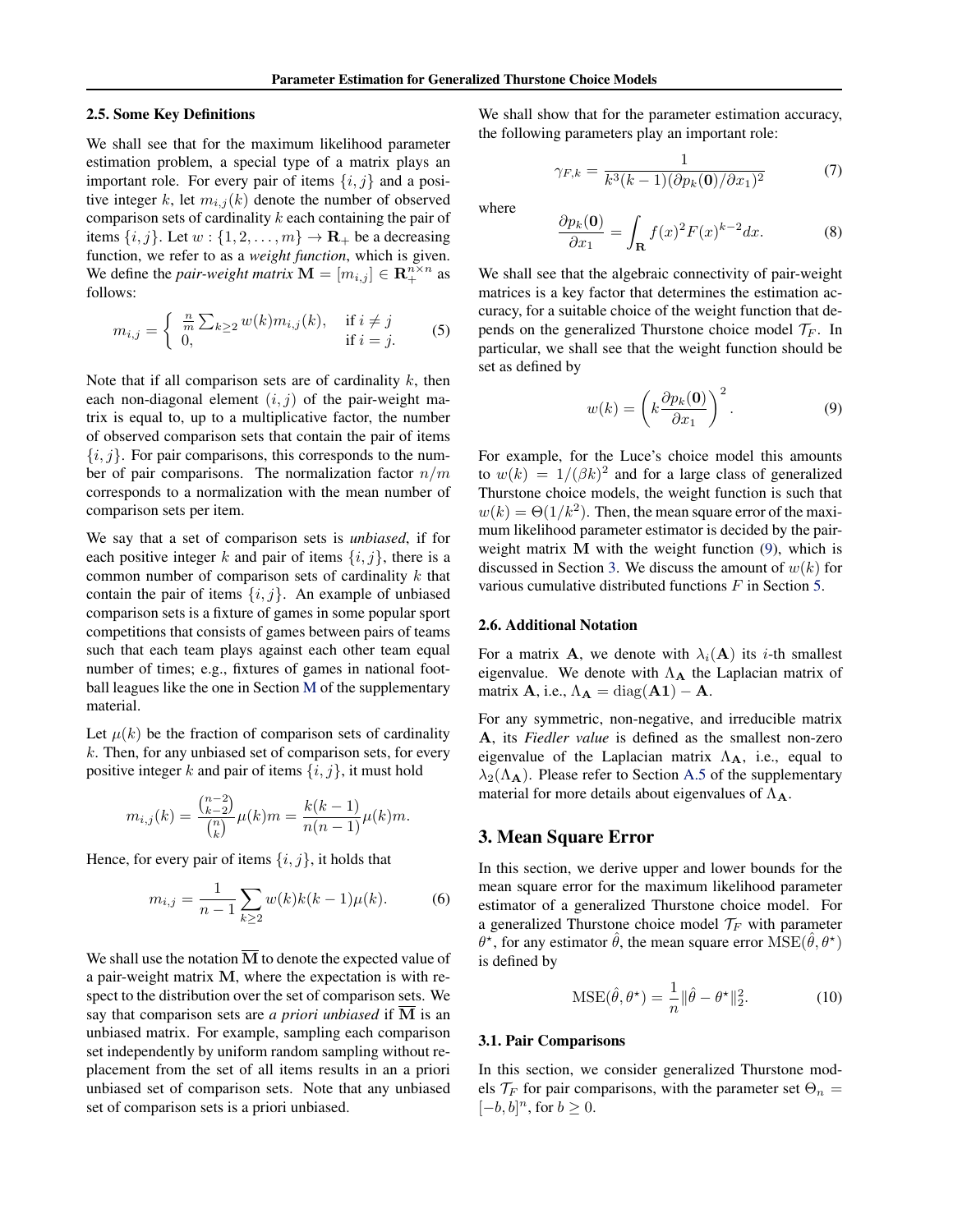<span id="page-4-0"></span>We define  $G_D = (N, E_D)$  to be a directed graph, with edge  $(i, j) \in E_D$  if and only if  $w_{i,j} > 0$ ; and the undirected graph  $G_U = (N, E_U)$  where edge  $(i, j) \in E_U$  if and only if  $w_{i,j} + w_{j,i} > 0$ . Let M be the pair-weight matrix with the weight function  $w(k) = 1/k<sup>2</sup>$ . We define a condition G as follows:

G. *G<sup>U</sup>* is connected, i.e., for every pair of vertices *i* and *j*, there exists a path that connects them.

Note that when  $G_U$  is connected, i.e., condition G holds true, then,  $\lambda_2(\Lambda_M) > 0$ .

When  $log(p_2(x))$  is strictly concave for  $x \in [-2b, 2b]$ , i.e.,

$$
\max_{x \in [-2b, 2b]} \frac{d^2}{dx^2} \log(p_2(x)) < 0,
$$

 $\ell(\theta)$  is strictly concave under **G**.

Let us define  $c_{F,b} = A/B$  where

$$
A = \max_{x \in [-2b, 2b]} \frac{d}{dx} \log(p_2(x))
$$

and

$$
B = \min_{x \in [-2b, 2b]} \left| \frac{d^2}{dx^2} \log(p_2(x)) \right|.
$$

Theorem 1. *Suppose that observations are according to a* generalized Thurstone model  $\mathcal{T}_F$  with parameter  $\theta^* \in$  $[-b, b]^n$ , for  $n \geq 2$ . If  $\log(p_2(x))$  *is a strictly concave function and* **G** *holds, then with probability at least*  $1-2/n$ *, the maximum likelihood estimator*  $\hat{\theta}$  *satisfies* 

$$
\text{MSE}(\hat{\theta}, \theta^{\star}) \le c_{F,b}^2 \frac{n(\log(n) + 2)}{\lambda_2 (\Lambda_\mathbf{M})^2} \frac{1}{m}.\tag{11}
$$

The result in Theorem 1 generalizes the characterization of the mean square error in [\(Negahban et al.,](#page-8-0) [2012\)](#page-8-0) and [\(Hajek](#page-7-0) [et al.,](#page-7-0) [2014\)](#page-7-0) for the Bradley-Terry model to a generalized Thurstone choice model for pair comparisons.

Since the Bradley-Terry model is a generalized Thurstone choice model with noise according to the doubleexponential distribution, we have  $p_2(x) = 1/(1 + e^{-x/\beta})$ , for which we derive  $A = 1/[\beta(1 + e^{-2b/\beta})]$  and  $B =$  $e^{-2b/\beta}/[\beta^2(1+e^{-2b/\beta})^2]$ , and hence  $c_{F,b} = \beta(e^{2b/\beta}+1)$ .

Condition (11) implies that for  $MSE(\hat{\theta}, \theta^{\star}) \leq \epsilon^2$  to hold for given  $\epsilon > 0$ , it suffices that

$$
m \ge \frac{1}{\epsilon^2} c_{F,b}^2 \frac{1}{\lambda_2(\Lambda_\mathbf{M})^2} n(\log(n) + 2). \tag{12}
$$

The Fiedler value  $\lambda_2(\Lambda_M)$  reflects how well is the pairweight matrix M connected. If each pair is compared an equal number of times, then from [\(6\)](#page-3-0), we have  $m_{i,j}$  $1/(2(n-1))$  for  $i \neq j$ , and in this case,  $\lambda_2(\Lambda_{\mathbf{M}}) = \cdots =$  $\lambda_n(\Lambda_M) = n/(2(n-1))$ . Hence, from the condition in (12), it suffices that

$$
m \ge \frac{4}{\epsilon^2} c_{F,b}^2 n(\log(n) + 2).
$$

#### 3.2. Arbitrary Cardinalities of Comparisons Sets

In this section, we derive upper and lower bounds for the mean square error when each comparison set consists of two or more items. Let *K* denote the set of distinct values of cardinalities of comparison sets observed in input data, or that can occur with a strictly positive probability if comparison sets are sampled from a distribution.

We consider a generalized Thurstone choice model *T<sup>F</sup>* that satisfies the following assumptions:

A1 There exist  $\overline{A}_{F,b} \geq \underline{A}_{F,b} > 0$  such that for all  $S \subseteq N$ with  $|S| \in K$  and  $\{y, i, j\} \subseteq S$ ,

$$
\frac{\partial^2}{\partial \theta_i \partial \theta_j} \log(p_{y,S}(\mathbf{0})) \ge 0
$$

and, for all  $\theta \in [-b, b]^n$ , it holds

$$
\underline{A}_{F,b} \leq \frac{\frac{\partial^2}{\partial \theta_i \partial \theta_j} \log(p_{y,S}(\theta))}{\frac{\partial^2}{\partial \theta_i \partial \theta_j} \log(p_{y,S}(\mathbf{0}))} \leq \overline{A}_{F,b}.
$$

A2 There exist  $\overline{B}_{F,b} \geq \underline{B}_{F,b} > 0$  such that for all  $\theta \in$  $[-b, b]^n$ ,  $S \subseteq N$  with  $|S| \in K$  and  $y \in S$ ,

$$
\underline{B}_{F,b} \leq \frac{p_{y,S}(\theta)}{p_{y,S}(\mathbf{0})} \leq \overline{B}_{F,b}.
$$

A3 There exist  $\overline{C}_{F,b} \geq \underline{C}_{F,b} > 0$  such that for all  $\theta \in$  $[-b, b]^n$ ,  $S \subseteq N$  with  $|S| \in K$  and  $y \in S$ ,

$$
\underline{C}_{F,b} \le \frac{\|\nabla p_{y,S}(\theta)\|_2}{\|\nabla p_{y,S}(\mathbf{0})\|_2} \le \overline{C}_{F,b}.
$$

For  $\theta \in [-b, b]^n$ , the above conditions guarantee the local convexity of  $-\log(p_{y,S}(\theta))$  (from **A1**) and bound  $\lambda_2(\nabla^2 \log(p_{y,S}(\theta)))$  (from **A1**),  $p_{y,S}(\theta)$  (from **A2**), and  $\|\nabla p_{y,S}(\theta)\|_2$  (from **A3**).

Note that the constants  $\underline{A}_{F,b}$ ,  $\overline{A}_{F,b}$ ,  $\underline{B}_{F,b}$ ,  $\overline{A}_{F,b}$ ,  $\underline{C}_{F,b}$ , and  $\overline{C}_{F,b}$  depend only on distribution *F* and parameter *b*. In general, in the limit as *b* goes to 0, all the lower- and upperbound parameters in  $A1$ ,  $A2$ ,  $A3$  go to 1. Thus, in this limit, they are non-essential for the results presented in this section. In particular, if *F* is the double-exponential distribution, we can easily check that

$$
\frac{\partial^2 \log(p_{y,S})}{\partial \theta_i \partial \theta_j} = \frac{p_{i,S}(\theta) p_{j,S}(\theta)}{\beta^2} \ge 0
$$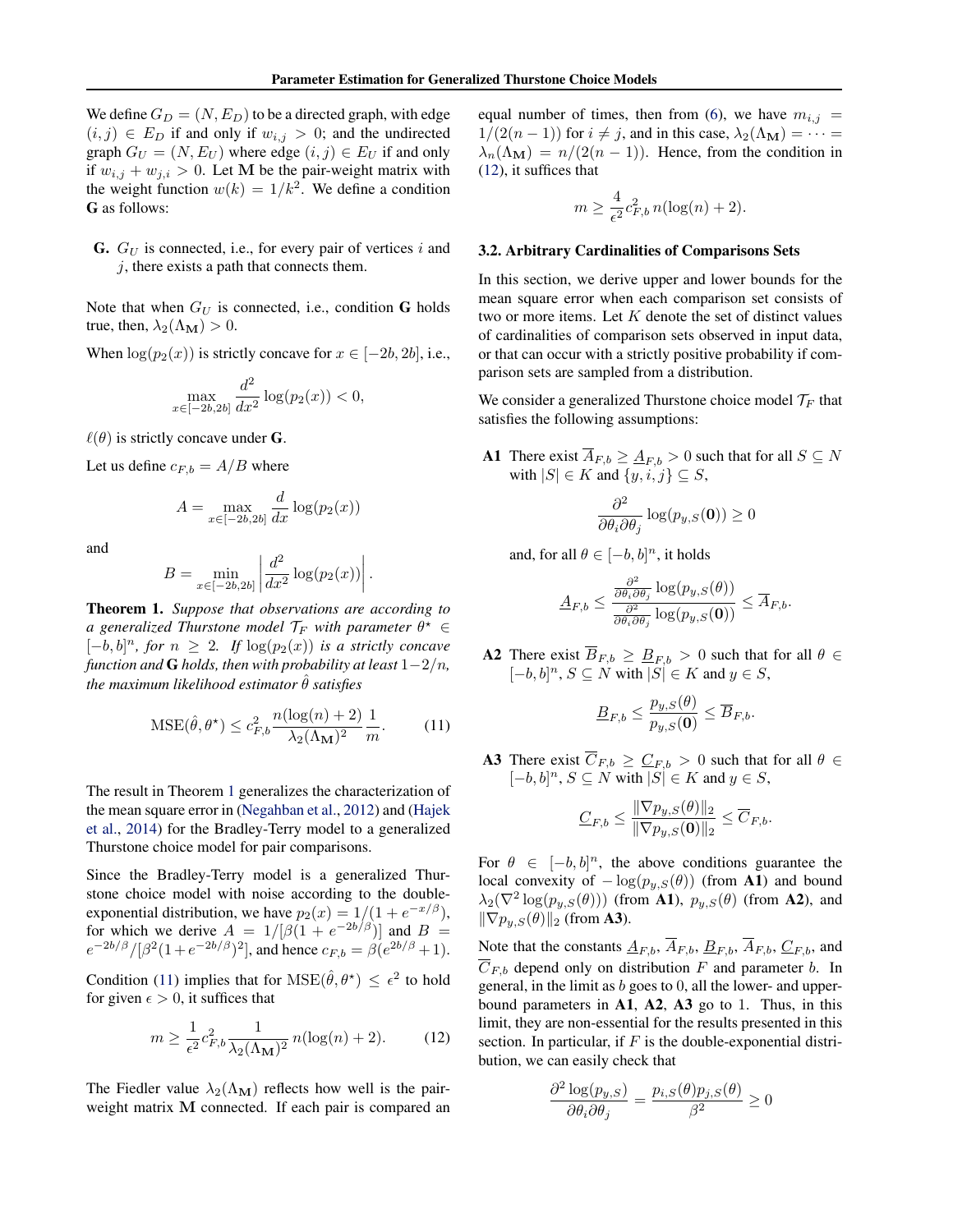<span id="page-5-0"></span>and it is admissible to take

 $\underline{A}_{F,b} = e^{-4b/\beta}, \, \overline{A}_{F,b} = e^{4b/\beta}, \, \underline{B}_{F,b} = e^{-2b/\beta}, \, \overline{B}_{F,b} = 0$  $e^{2b/\beta}$ ,  $\underline{C}_{F,b} = e^{-4b/\beta}$ ,  $\overline{C}_{F,b} = 4$ , and  $\sigma_{F,K} = 1/\beta^2$  for all  $b > 0$ .

The following theorem establishes an upper bound for the mean square error.

**Theorem 2.** Assume A1, A2 and A3. Let  $\overline{M}_F$  be the pair-*weight matrix with the weight function [\(9\)](#page-3-0) and*  $D_{F,b}$  *=*  $C_{F,b}/(\underline{A}_{F,b}\underline{B}_{F,b})$ *. Suppose that* 

$$
m \ge 32 \frac{\sigma_{F,K}}{\underline{B}_{F,b}} \frac{1}{\lambda_2(\Lambda_{\overline{\mathbf{M}}_F})} n \log(n),
$$

*then, with probability at least*  $1 - 3/n$ *,* 

$$
\text{MSE}(\hat{\theta}, \theta^{\star}) \le 32 D_{F,b}^2 \sigma_{F,K} \frac{n(\log(n) + 2)}{\lambda_2 (\Lambda_{\overline{\mathbf{M}}_F})^2} \frac{1}{m}
$$

*where*  $\sigma_{F,K} = 1/\min_{k \in K} \gamma_{F,k}$ *.* 

If, in addition to the assumptions of Theorem 2, all comparison sets are of cardinality  $k > 2$ , then, the statement of the theorem holds with

$$
\frac{\sigma_{F,K}}{\lambda_2(\Lambda_{\overline{\textbf{M}}_F})} = \left(1 - \frac{1}{k}\right) \frac{1}{\lambda_2(\Lambda_{\overline{\textbf{M}}})}
$$

and

$$
\frac{\sigma_{F,K}}{\lambda_2(\Lambda_{\overline{\textbf{M}}_F})^2} = \left(1-\frac{1}{k}\right)^2 \gamma_{F,k} \frac{1}{\lambda_2(\Lambda_{\overline{\textbf{M}}})^2}
$$

where  $\gamma_{F,k}$  is defined in [\(7\)](#page-3-0), and  $\overline{M}$  is the pair-weight matrix with the weight function  $w(k)=1/k^2$ .

If, in addition, each comparison set is sampled independently, uniformly at random without replacement from the set of all items, then the statement of Theorem 2 holds with

$$
\text{MSE}(\hat{\theta}, \theta^{\star}) \le 32D_{F, b}^2 \gamma_{F, K} \frac{n(\log(n) + 2)}{m} \left(1 - \frac{1}{n}\right)^2
$$
\n(13)

since

$$
\frac{\sigma_{F,K}}{\lambda_2(\Lambda_{\overline{\mathbf{M}}_F})} = 1 - \frac{1}{n} \text{ and } \frac{\sigma_{F,k}}{\lambda_2(\Lambda_{\overline{\mathbf{M}}_F})^2} = \left(1 - \frac{1}{n}\right)^2 \gamma_{F,k}.
$$

In the following theorem, we establish a lower bound. **Theorem 3.** Any unbiased estimator  $\hat{\theta}$  satisfies

$$
\mathbf{E}[\text{MSE}(\hat{\theta}, \theta^\star)] \geq \frac{1}{\overline{A}_{F,b}\overline{B}_{F,b}} \left(\sum_{i=2}^n \frac{1}{\lambda_i(\Lambda_{\overline{\mathbf{M}}_F})}\right) \frac{1}{m}.
$$

If all comparison sets are of cardinality *k*, then any unbiased estimator  $\hat{\theta}$  satisfies the inequality in Theorem 3 with

$$
\sum_{i=2}^{n} \frac{1}{\lambda_i(\Lambda_{\overline{\mathbf{M}}_F})} = \left(1 - \frac{1}{k}\right) \gamma_{F,k} \sum_{i=2}^{n} \frac{1}{\lambda_i(\Lambda_{\overline{\mathbf{M}}})}.
$$

If, in addition, each comparison set is drawn independently, uniformly at random from the set of all items, then any unbiased estimator  $\hat{\theta}$  satisfies the inequality in Theorem 3 with

$$
\mathbf{E}[\text{MSE}(\hat{\theta}, \theta^{\star})] \ge \frac{1}{\overline{A}_{F,b}\overline{B}_{F,b}} \gamma_{F,k} \frac{n}{m} \left(1 - \frac{1}{n}\right)^2, \quad (14)
$$

since

$$
\sum_{i=2}^{n} \frac{1}{\lambda_i(\Lambda_{\overline{\mathbf{M}}_F})} = \gamma_{F,k} \left(1 - \frac{1}{n}\right)^2 n.
$$

We have tight upper bound (13) and low bound (14) for the means square error for the maximum likelihood parameter estimator. The difference between (13) and (14) is  $O(\log(n))$ . Indeed, the  $\log(n)$  gap between upper and lower bound allows us to say "with probability  $1 - 3/n$ ". One can remove the  $log(n)$  gap by using a constant probability (e.g., "with probability 3*/*4").

The tight upper and lower bound tell us that under the given assumptions, for the mean square error to be smaller than a constant, it is necessary that the number of comparisons satisfies  $\frac{m}{\gamma_{F,k}} = \Omega(n)$ . Therefore, for the same performance guarantee, we require more comparisons as  $\gamma_{F,k}$  increases.

# 4. Classification of Items of Two Classes

In this section, we consider a generalized Thurstone choice model  $\mathcal{T}_F$  with parameter  $\theta$  that takes value in  $\Theta_n$  =  $\{-b, b\}^n$ , for parameter  $b > 0$ . This is a special case where each item is either of two classes: a low or a high class. We consider a classification problem, where the goal is to correctly classify each item as either of low or high class, based on observed input data of choices.

Suppose that  $\theta_i = b$  for all  $i \in N_1$  and  $\theta_i = -b$  for all  $i \in N_2$  where  $N_1 \cup N_2 = N$  and  $|N_1| = |N_2| = n/2$ . Without loss of generality, assume that  $N_1 = \{1, \ldots, n/2\}$ and  $N_2 = \{n/2 + 1, \ldots, n\}.$ 

We consider a *point score ranking method* that outputs an estimate  $N_1$  of the set of items of high class and  $N_2$  that contains the remaining items, which is defined by the following algorithm:

- 1. Observe outcomes of *m* observations and associate each item with a point score defined as the number of comparison sets in which this item is the chosen item.
- 2. Sort items in decreasing order of the point scores.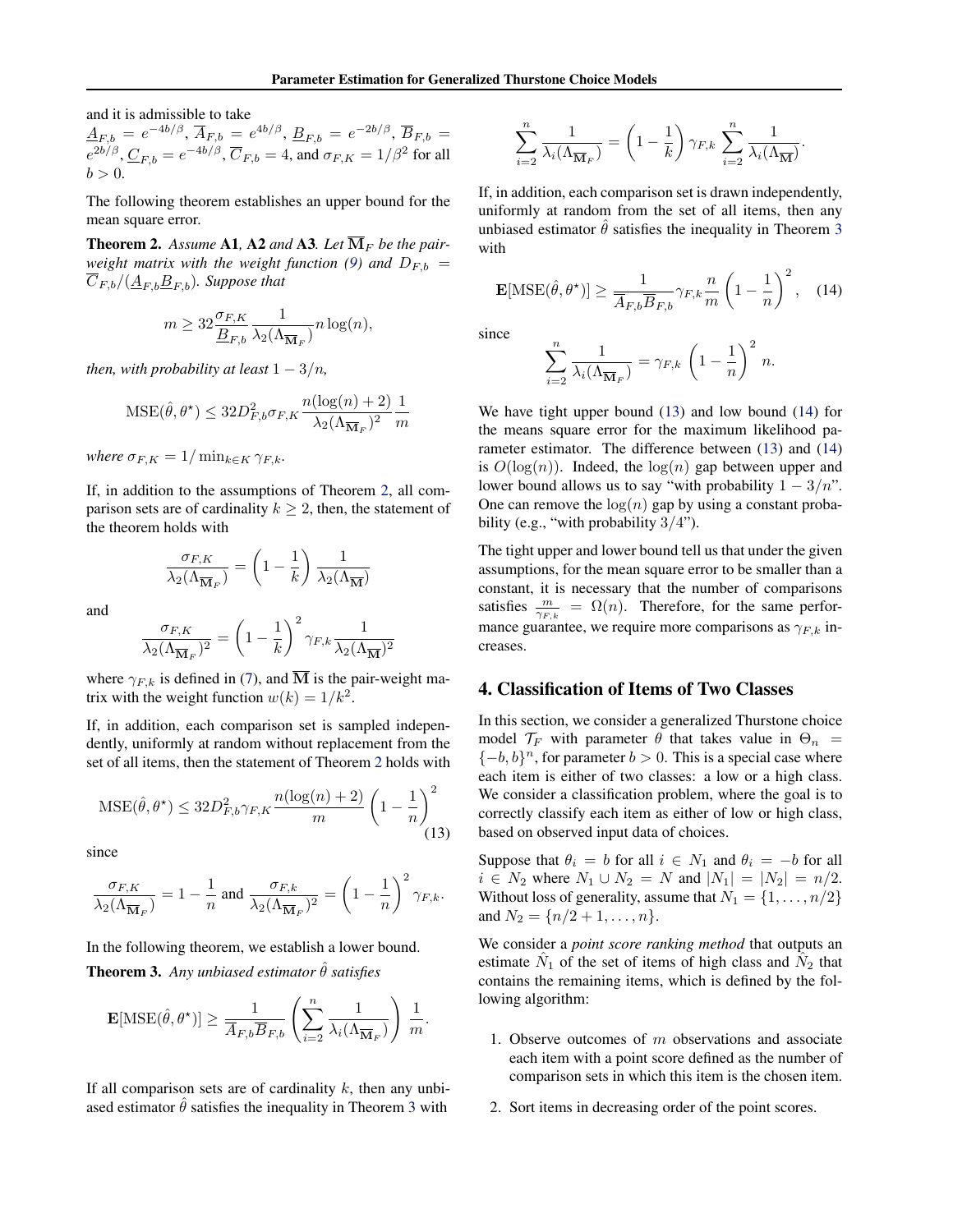<span id="page-6-0"></span>3. Output  $\hat{N}_1$  defined as the set of top  $n/2$  items (with uniform random tie break) and  $\dot{N}_2$  defined as the set of remaining items.

**Theorem 4.** *Suppose that*  $b \leq 4/(k^2 \partial p_k(\mathbf{0})/\partial x_1)$  *and* 

$$
b \max_{\mathbf{x} \in [-2b, 2b]^{k-1}} \|\nabla^2 p_k(\mathbf{x})\|_2 \le \frac{\partial p_k(\mathbf{0})}{\partial x_1}.
$$
 (15)

*Then, for every*  $\delta \in (0, 1]$ *, if* 

$$
m \geq 64 \frac{1}{b^2}\,\left(1-\frac{1}{k}\right)\gamma_{F,k}\,n(\log(n)+\log(1/\delta))
$$

*the point score ranking method correctly identifies the classes of all items with probability at least*  $1 - \delta$ .

The bound of the theorem is tight as established in the following theorem.

**Theorem 5.** Suppose that  $b \leq 1/(6k^2 \partial p_k(\mathbf{0})/\partial x_1)$  and *that condition (15) holds. Then, for every even number of items such that*  $n \geq 16$ *, and*  $\delta \in (0, 1/4]$ *, for any algorithm to correctly classify all items with probability at least*  $1-\delta$ , *it is necessary that*

$$
m \ge \frac{1}{62} \frac{1}{b^2} \left( 1 - \frac{1}{k} \right) \gamma_{F,k} n(\log(n) + \log(1/\delta)).
$$

Again, from Theorem 4 and 5, we can conclude that the higher  $\gamma_{F,k}$  has the more error.

## 5. Discussion of Results

In this section, we discuss how the number of observations needed for given parameter estimation error tolerance depends on the cardinality of comparison sets. We found in Section [3.2](#page-4-0) and Section [4](#page-5-0) that for a priori unbiased schedules of comparisons, where each comparison set is of cardinality *k* and is drawn independently, uniformly at random from the set of all items, the required number of observations to bring down the mean square error or correctly classify items of two classes with high probability, the number of observations is of the order  $\gamma_{F,k}$ , defined in [\(7\)](#page-3-0).

The values of parameters  $\partial p_k(\mathbf{0})/\partial x_1$  and  $\gamma_{F,k}$  for our example generalized Thurstone choice models  $\mathcal{T}_F$  in Section [2.3](#page-2-0) are presented in Table 1.

For every cumulative distribution *F* in Table 1,  $\gamma_{F,k}$  is a decreasing function in *k*. Thus, we have a better performance by increasing the size of comparisons. The decreasing speed of  $\gamma_{F,k}$  depends on the cumulative distribution *F*. Note that for both double-exponential and Laplace distributions of noise  $\gamma_{F,k} = \Theta(1)$ , and for Gaussian distribution of noise  $\gamma_{F,k} = O(1/k^{\epsilon})$ . On the other hand, for uniform distribution of noise,  $\gamma_{F,k} = \Theta(1/k^2)$ .

*Table 1.* The values of parameters for our examples of *T<sup>F</sup>* .

|                    | $\partial x$                               | $\gamma_{F,k}$           |
|--------------------|--------------------------------------------|--------------------------|
| Gaussian           |                                            | $\overline{k^2\epsilon}$ |
| Double-exponential | $\frac{\overline{\beta k^2}}{1-1/2^{k-1}}$ | k<br>$\overline{k-1}$    |
| Laplace<br>Uniform | $\beta k(k-1)$<br>$(k-1)$<br>2a            | $k-1$                    |

In general, the value of parameter  $\gamma_{F,k}$  admits the following lower and upper bounds.

**Proposition 6.** For the value of parameter  $\gamma_{F,k}$ , the fol*lowing two claims hold:*

- *1. For every cumulative distribution function F with an even and continuously differentiable density function, we have*  $\gamma_{F,k} = O(1)$ *.*
- *2. For every cumulative distribution function F with a density function such that*  $f(x) \leq C$  *for all*  $x \in \mathbb{R}$ *, for a constant*  $C > 0$ ,  $\gamma_{F,k} = \Omega(1/k^2)$ .

We observe that both double-exponential and Laplace distributions of noise are extremal in achieving the upper bound of  $O(1)$  for the value of parameter  $\gamma_{F,k}$ , asymptotically for large *k*. On the other hand, a uniform distribution of noise is extremal in achieving the lower bound  $\Omega(1/k^2)$ for the value of parameter  $\gamma_{F,k}$ . More generally, we can show that  $\gamma_{F,k} = \Theta(1/k^2)$  for any cumulative distribution function *F* with the density function such that  $f(x) \geq C$ for every point *x* of its support, for a constant  $C > 0$ .

### Numerical Examples.

We consider the following simulation experiment. We fix the values of the number of items *n* and the number of comparisons *m*, and consider a choice of a generalized Thurstone model  $\mathcal{T}_F$  for the value of parameter  $\theta^* = 0$ . We consider comparison sets of the same cardinality of value *k* that are independent uniform random samples from the set of all items. For every fixed value of *k*, we run 100 repetitions to estimate the mean square error. We do this for the distribution of noise according to a double-exponential distribution (Bradley-Terry model) and according to a uniform distribution, both with unit variance.

Figure [1](#page-7-0) shows the results for the setting of parameters  $n = 10$  and  $m = 100$ . The results clearly demonstrate that the mean square error exhibits qualitatively different relations with the cardinality of comparison sets for the two generalized Thurstone models. Our theoretical results in Section [3.2](#page-4-0) suggest that the mean square error should decrease with the cardinality of comparison sets as  $1/(1 - 1/k)$  for the double-exponential distribution, and as  $1/k<sup>2</sup>$  for the uniform distribution of noise. Observe that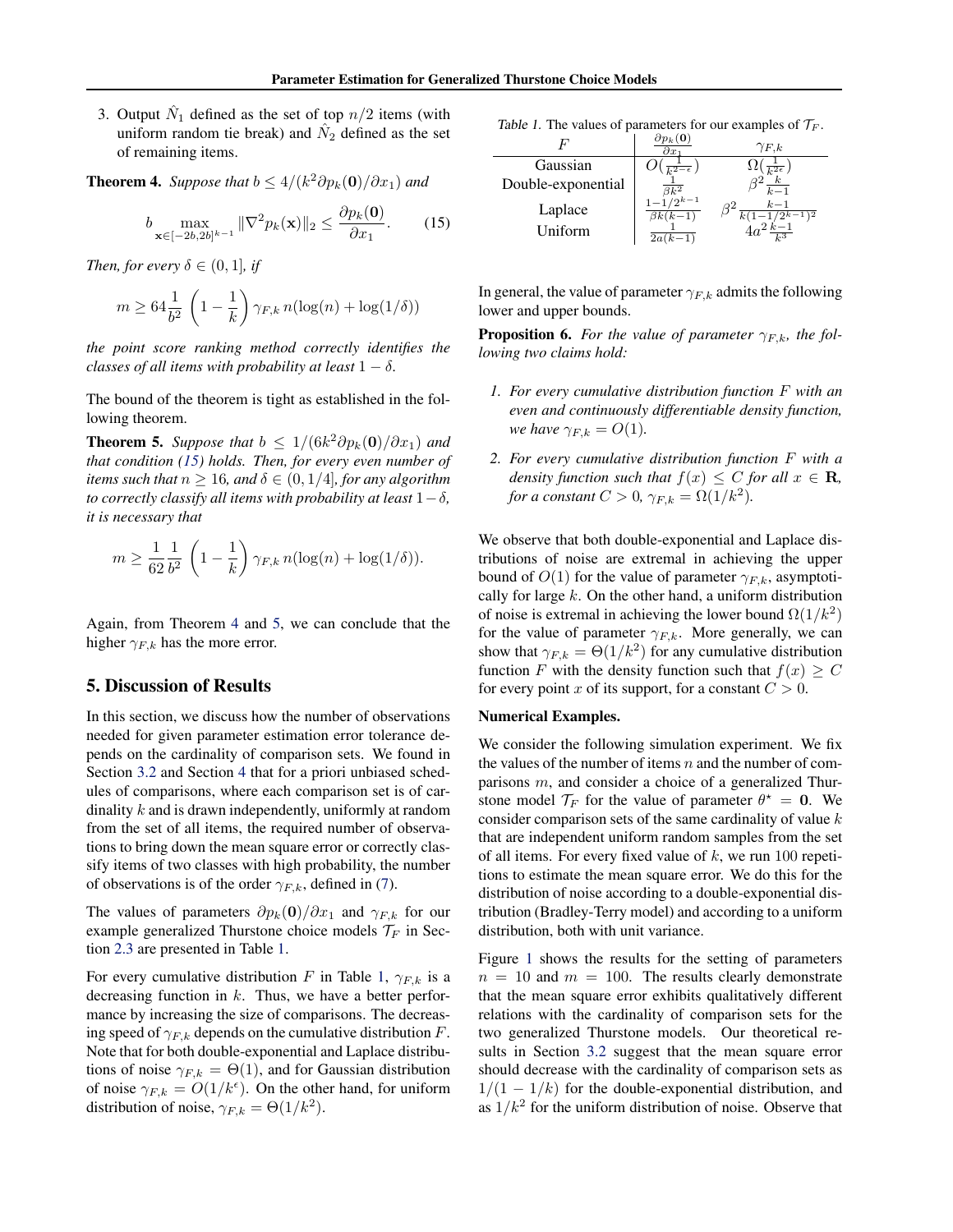<span id="page-7-0"></span>

*Figure 1.* Mean square error for two different generalized Thurstone choice models  $\mathcal{T}_F$ : (left) *F* is a double-exponential distribution, and (right) *F* is a uniform distribution. The vertical bars denote 95% confidence intervals. The results confirm two qualitatively different relations with the cardinality of comparison sets as suggested by the theory.

the latter two terms decrease with *k* to a strictly positive value and to zero value, respectively. The empirical results in Figure 1 confirm these claims.

We found that Fiedler value of a pair-weight matrix is an important factor that determines the mean square error in Section [3.1](#page-3-0) and Section [3.2.](#page-4-0) In Section [M](#page-0-0) of the supplementary material, we evaluate Fiedler value for different pair-weight matrices of different schedules of comparisons.

# 6. Conclusion

The results of this paper elucidate how the parameter estimation accuracy for a generalized Thurstone choice model depends on the given model and the structure of comparison sets. They show that a key factor is an eigenvalue gap of a pair-weight matrix that reflects its algebraic connectivity, which depends in a particular way on the given model. It is shown that for a large class of generalized Thurstone choice models, including all popular instances used in practice, there is a diminishing returns decrease of the estimation error with the cardinality of comparison sets, which is rather slow for comparison sets of three of more items. This offers a guideline for the designers of schedules of competitions to ensure that the schedule has a well-connected pair-weight matrix and to expect limited gains from comparison sets of large sizes.

## References

- Boyd, Stephen. Convex optimization of graph Laplacian eigenvalues. In *Proceedings of the International Congress of Mathematicians*, pp. 1311–1319, 2006.
- Bradley, Ralph Allan and Terry, Milton E. Rank analysis of incomplete block designs: I. method of paired comparisons. *Biometrika*, 39(3/4):324–345, Dec 1952.
- Bradley, Ralph Allan and Terry, Milton E. Rank analysis of incomplete block designs: II. additional tables for the method of paired comparisons. *Biometrika*, 41(3/4): 502–537, Dec 1954.
- Dawkins, Richard. A threshold model of choice behaviour. *Animal Behaviour*, 17(Part 1):120–133, February 1969.
- Elo, Arpad E. *The Rating of Chessplayers*. Ishi Press International, 1978.
- Graepel, Thore, Minka, Tom, and Herbrich, Ralf. Trueskill(tm): A bayesian skill rating system. In *Proc. of NIPS 2006*, volume 19, pp. 569–576, 2006.
- Hajek, Bruce, Oh, Sewoong, and Xu, Jiaming. Minimaxoptimal inference from partial rankings. In *Proc. of NIPS 2014*, pp. 1475–1483, 2014.
- Hayes, Thomas P. A large-deviation inequality for vector-valued martingales. URL [http://www.cs.unm.edu/˜hayes/papers/](http://www.cs.unm.edu/~hayes/papers/VectorAzuma/VectorAzuma20030207.pdf) [VectorAzuma/VectorAzuma20030207.pdf](http://www.cs.unm.edu/~hayes/papers/VectorAzuma/VectorAzuma20030207.pdf).